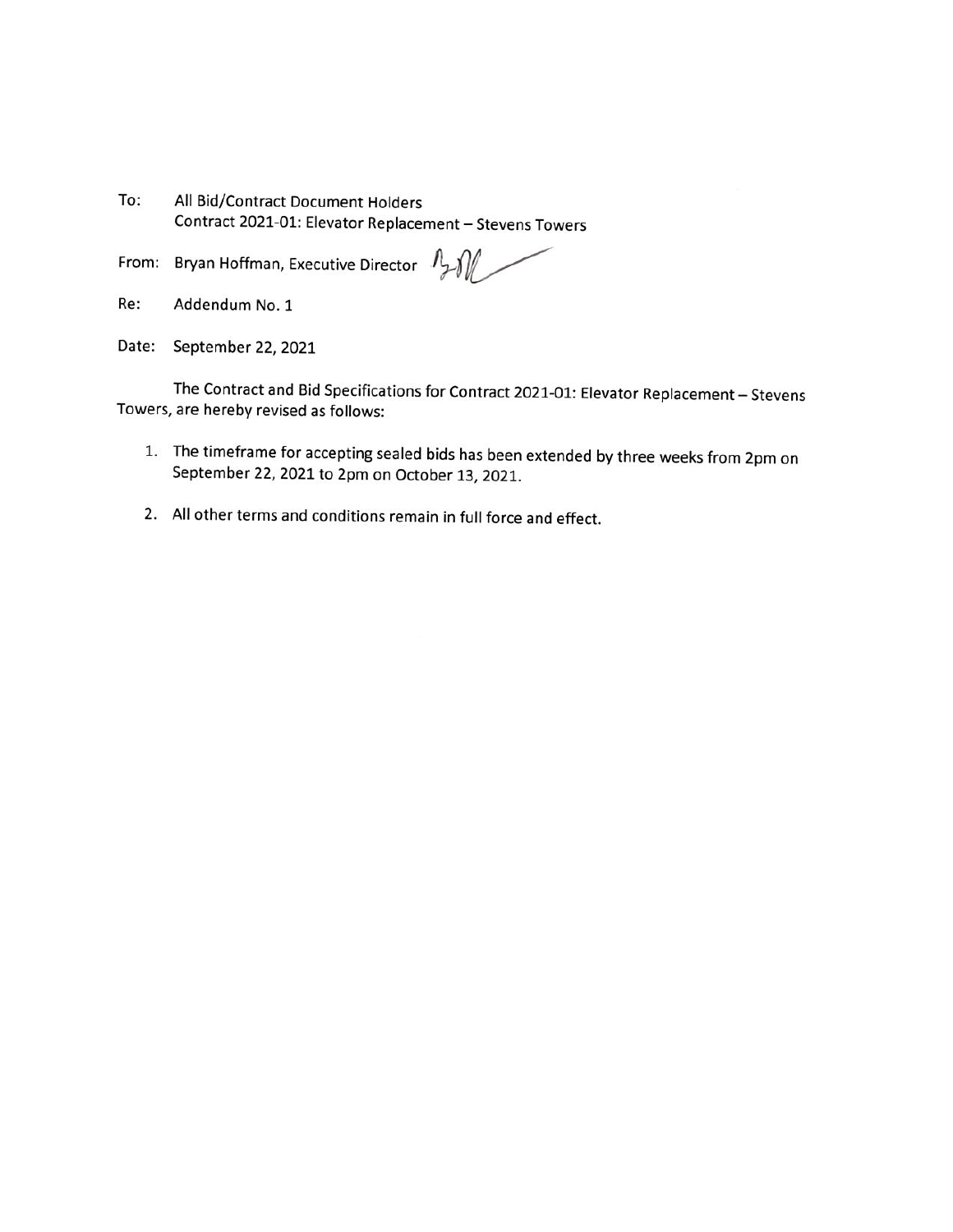- To: All Bid/Contract Document Holders Contract 2021-01: Elevator Replacement - Stevens Towers
- From: Bryan Hoffman, Executive Director
- Re: Addendum No. 2
- Date: October 7, 2021

The Contract and Bid Specifications for Contract 2021-01: Elevator Replacement - Stevens Towers, are hereby revised as follows:

- 1. The section of the Supplemental Instructions to Bidders (p.10) titled "Completion" is hereby revised to read: "Successful bidders shall complete the work contracted for within three hundred and sixty five (365) days of being issued a Notice to Proceed. NOTE: the 365 day contract period has been established to accommodate a potential extended delivery period for the elevator equipment. It is anticipated that once the required equipment is available, the time required to perform the actual elevator upgrades will be substantially less than the 365 day period. Neither elevator is to remain out of service for longer than sixteen (16) weeks."
- 2. The section of the Supplemental Instructions to Bidders (p.10) titled "Payment" is hereby revised to read: "Unless other mutually satisfactory arrangements are made in advance, payment will be issued to the contractor upon satisfactory completion of the work and submission of billing invoices from said contractor. Progress payments will be negotiated in good faith."
- 3. Section 11 "Material and Workmanship" (p.38) of the General Conditions for Construction Contracts - Public Housing Programs is hereby revised as follows: paragraph 6 beginning "Approval of a sample..." is stricken/deleted.
- 4. Section 15 "Availability and Use of Utility Services" (p.40) of the General Conditions for Construction Contracts - Public Housing Programs is hereby revised as follows: sentence 2 beginning "Unless otherwise provided in the contract, the amount of..." is stricken/deleted.
- 5. Section 16 "Protection of Existing Vegetation, Structures, Equipment, Utilities, and Improvements" (p.40) of the General Conditions for Construction Contracts - Public Housing Programs is hereby revised as follows: paragraph 10 beginning "The Contractor shall indemnify..." is revised to read "The Contractor shall indemnify and save harmless the PHA from any damages on account of settlement or the loss of lateral support of adjoining property, any damages from changes in topography affecting drainage, and from all loss or expense and all damages for which the PHA may become liable in consequence of such injury or damage to adjoining and adjacent structures and their premises as a direct result of Contractor's breach of this agreement."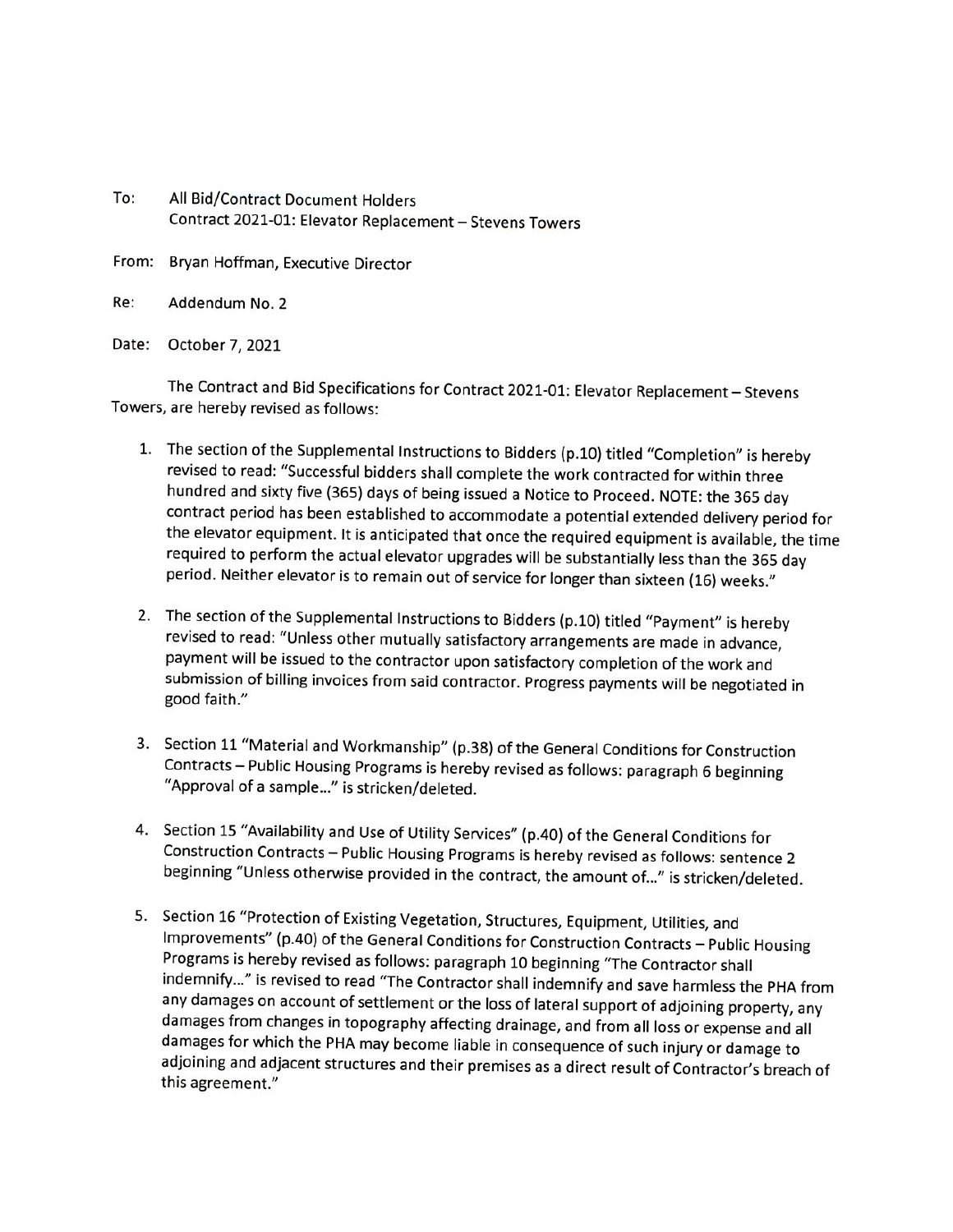- 6. The last sentence of Section 17 "Temporary Buildings and Transportation of Materials" (p.42) of the General Conditions for Construction Contracts - Public Housing Programs is hereby revised to read: "The Contractor shall repair or pay for the repair of any damaged curbs, sidewalks, or roads caused by the Contractor."
- 7. Section 25 "Contract Period" (p.45) of the General Conditions for Construction Contracts -Public Housing Programs is hereby revised to read: "The Contractor shall complete all work required under this contract within 365 calendar days of the effective date of the contract, or within such longer time schedule established in the Notice to Proceed issued by the Contracting Officer. Neither elevator is to be out of service longer than sixteen (16) weeks unless agreed upon in writing."
- 8. The second-to-last paragraph on page 46 is hereby revised to read: "Except as otherwise provided in State law, the PHA shall retain five (5) percent of the amount of progress payments until completion and acceptance of all work under contract."
- 9. The last sentence of the second paragraph on page 47, beginning "In the event the work..." is hereby stricken/deleted.
- 10. The last sentence of Section 303 "Guarantee of Work" (p.79) of the Specifications, beginning "Should a manufacturer stop making a part..." is hereby stricken/deleted.
- 11. The fifth sentence of Section 304 "Workmanship" (p.80) of the Specifications, beginning "If the Elevator Contractor fails to remove..." is hereby stricken/deleted.
- 12. The second paragraph of Section 327 "Electrical Filing" (p.87) of the Specifications is hereby revised to read: "IT IS ABSOLUTELY IMPERATIVE THAT THE ELEVATOR CONTRACTOR KEEP VSA REASONABLY INFORMED ABOUT ELEVATOR STATE ACCEPTANCE TEST DATES AND CHANGES THERETO SUCH AS CANCELLATIONS AND RESCHEDULES. FAILURE TO DO SO MAY RESULT IN FORFEITURE OF 5% OF THE CONTRACT AMOUNT."
- 13. Section 500B "Project Schedule" (p.90) of Specifications is hereby stricken/deleted.
- 14. All other terms and conditions remain in full force and effect.

BH/dl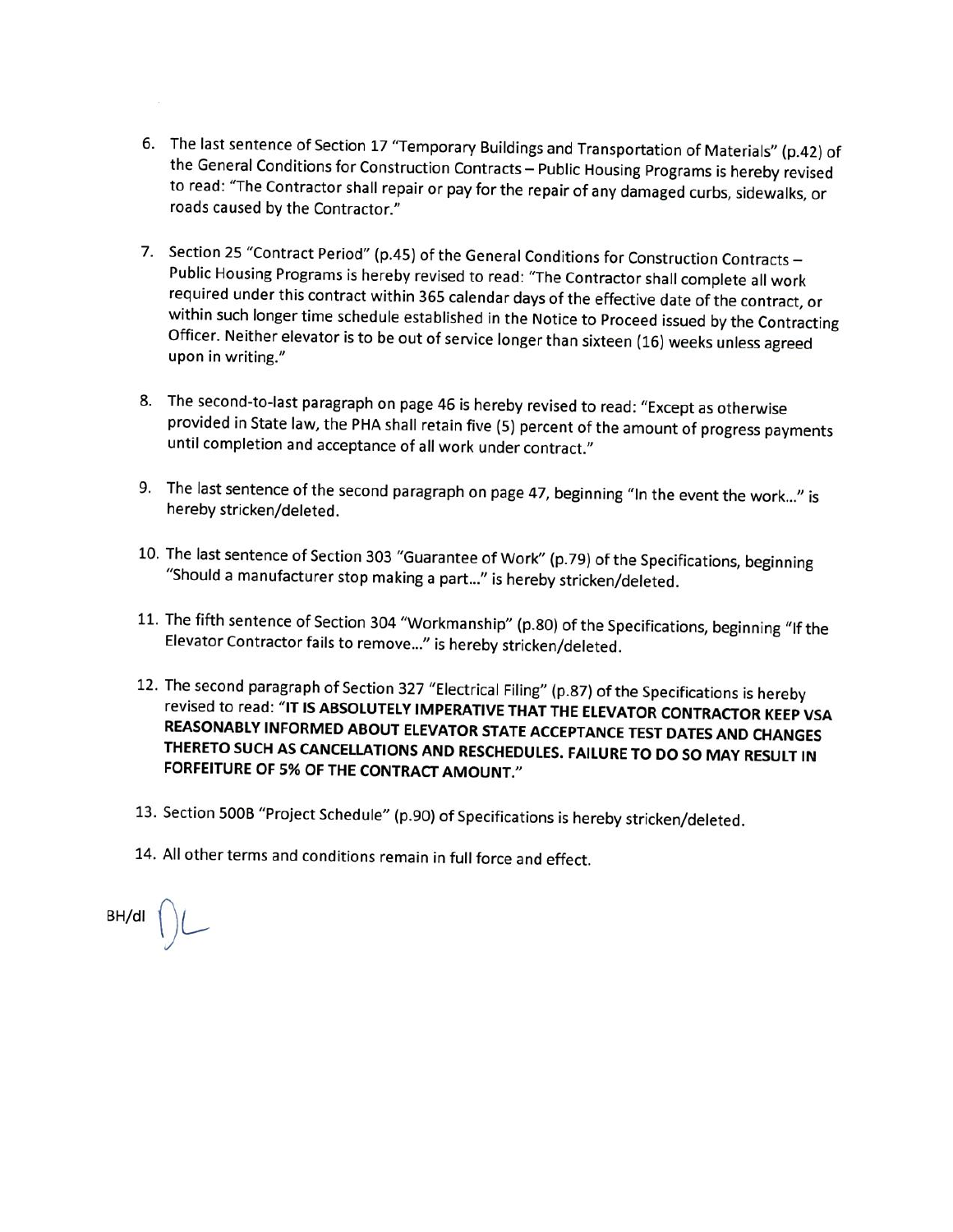- To: All Bid/Contract Document Holders Contract 2021-01: Elevator Replacement - Stevens Towers
- From: Bryan Hoffman, Executive Director
- Re: Addendum No. 3
- Date: October 12, 2021

The Contract and Bid Specifications for Contract 2021-01: Elevator Replacement - Stevens Towers, are hereby revised as follows:

- 1. The timeframe for accepting sealed bids has been extended until 2pm on November 3, 2021.
- 2. All other terms and conditions remain in full force and effect.

 $\bigcap_{\text{BH/dI}}\bigcup_{\text{L}}$